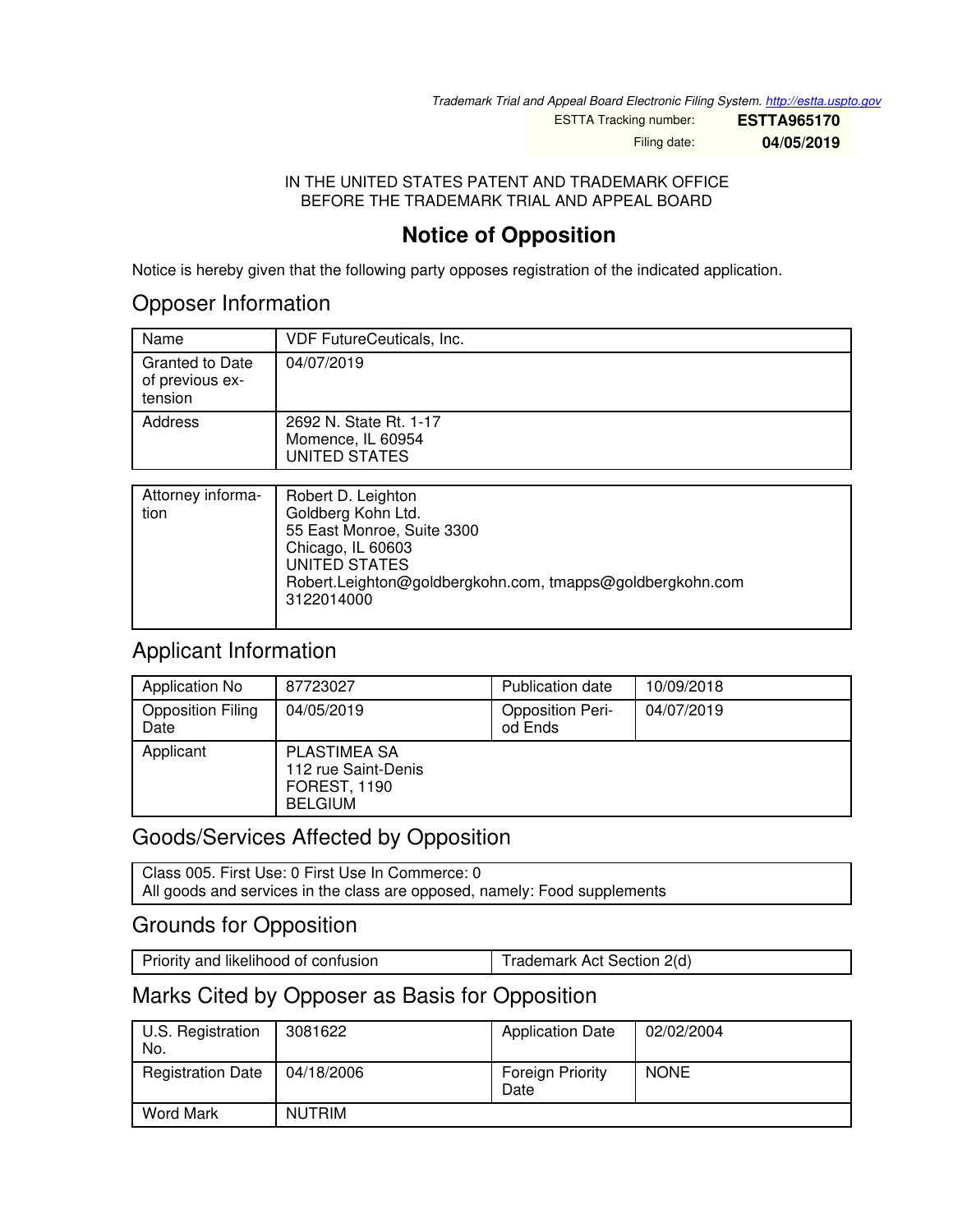| Design Mark            |                                                                                                                                |
|------------------------|--------------------------------------------------------------------------------------------------------------------------------|
| Description of<br>Mark | <b>NONE</b>                                                                                                                    |
| Goods/Services         | Class 030. First use: First Use: 2001/02/22 First Use In Commerce: 2001/02/22<br>Food ingredient, namely, processed whole oats |

| U.S. Registration<br>No.      | 3527544                                                                                                             | <b>Application Date</b>         | 02/02/2004  |
|-------------------------------|---------------------------------------------------------------------------------------------------------------------|---------------------------------|-------------|
| <b>Registration Date</b>      | 11/04/2008                                                                                                          | <b>Foreign Priority</b><br>Date | <b>NONE</b> |
| <b>Word Mark</b>              | <b>NUTRIM</b>                                                                                                       |                                 |             |
| Design Mark                   | <b>NUTRIM</b>                                                                                                       |                                 |             |
| Description of<br><b>Mark</b> | <b>NONE</b>                                                                                                         |                                 |             |
| Goods/Services                | Class 005. First use: First Use: 2001/02/22 First Use In Commerce: 2001/02/22<br>Oat bran-based dietary supplements |                                 |             |
|                               |                                                                                                                     |                                 |             |
| U.S. Registration<br>No.      | 5523508                                                                                                             | <b>Application Date</b>         | 12/06/2017  |
| <b>Registration Date</b>      | 07/24/2018                                                                                                          | <b>Foreign Priority</b><br>Date | <b>NONE</b> |
| <b>Word Mark</b>              | <b>NUTRIM</b>                                                                                                       |                                 |             |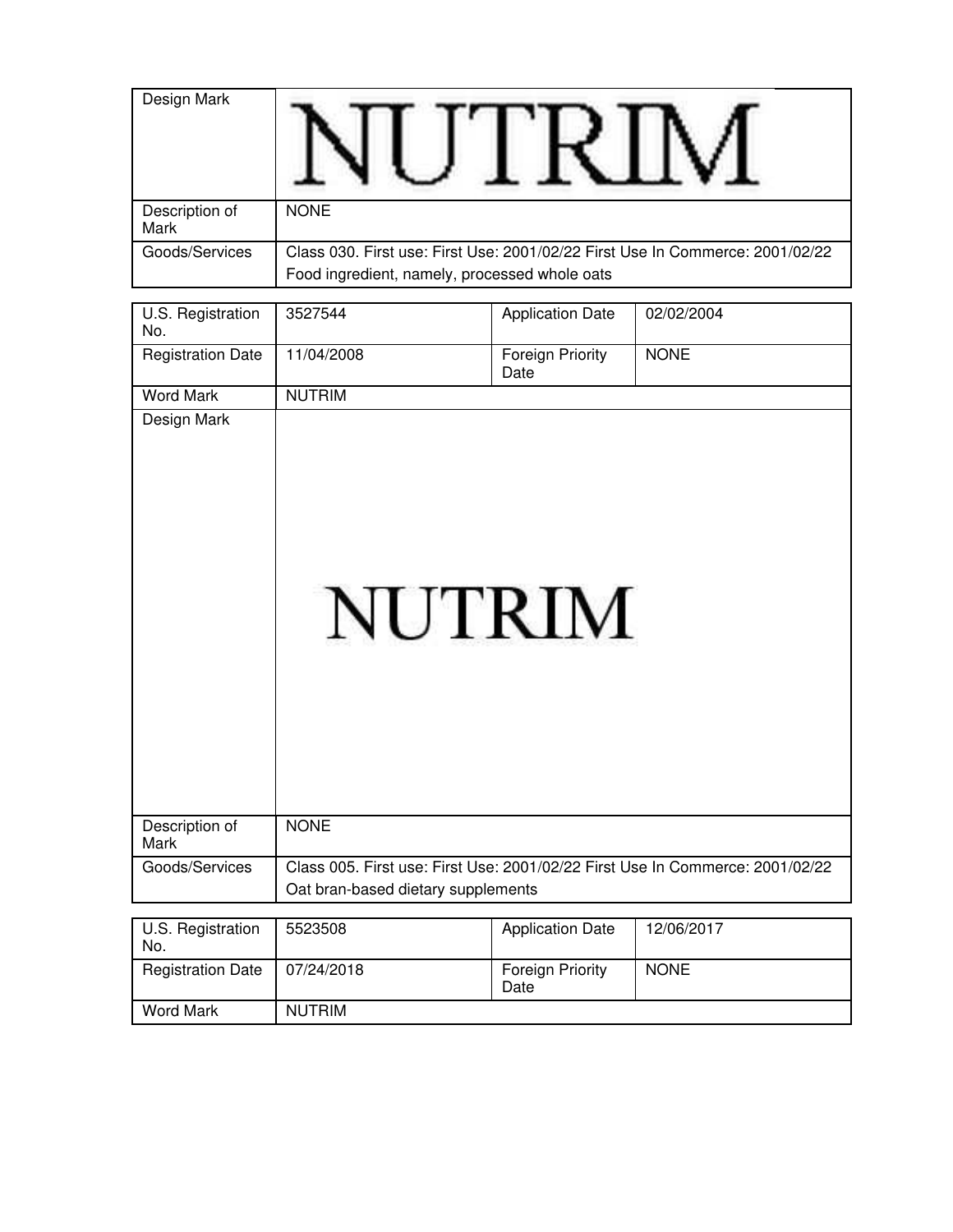| Design Mark            |                                                                                                                                                        |
|------------------------|--------------------------------------------------------------------------------------------------------------------------------------------------------|
| Description of<br>Mark | The mark consists of the word "NUTRIM" depicting a leafy stem running diagon-<br>ally through a portion of the letter "N".                             |
| Goods/Services         | Class 005. First use: First Use: 2014/04/15 First Use In Commerce: 2014/04/15<br>Oat bran hydrocolloid for use as a dietary supplement                 |
|                        | Class 030. First use: First Use: 2014/04/15 First Use In Commerce: 2014/04/15<br>Food additive, namely, oat bran hydrocolloid for use as an ingredient |

| Attachments | 78360960#TMSN.png(bytes)<br>78360958#TMSN.png(bytes)<br>87709814#TMSN.png(bytes)<br>Notice_of_Opposition_to_Nutrimea.pdf(77125 bytes) |
|-------------|---------------------------------------------------------------------------------------------------------------------------------------|
|             |                                                                                                                                       |
| $\sim$      | - - - - -                                                                                                                             |

| Signature | /Robert D. Leighton/ |
|-----------|----------------------|
| Name      | Robert D. Leighton   |
| Date      | 04/05/2019           |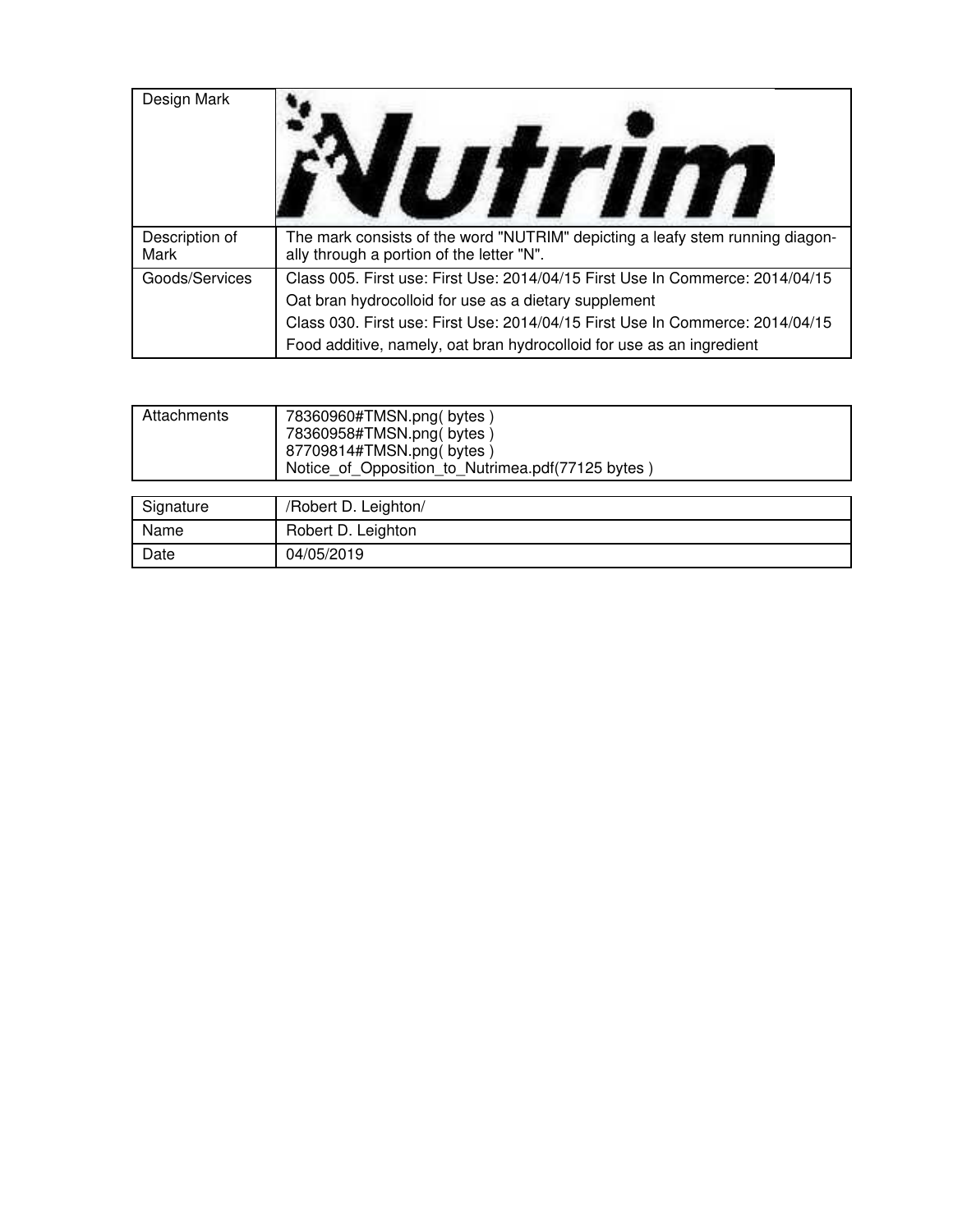#### **IN THE UNITED STATES PATENT AND TRADEMARK OFFICE TRADEMARK TRIAL AND APPEAL BOARD**

In re application No. 87/723,027

**VDF FutureCeuticals, Inc. Opposer,** 

 **v.** 

**Proceeding No.** 

**Mark: NUTRIMEA** 

**PLASTIMEA SA, Applicant.**

#### **NOTICE OF OPPOSITION**

VDF FutureCeuticals, Inc. ("VDF" or "Opposer"), an Illinois corporation having its principal place of business at 2692 N. State Route 1-17, Momence, IL 60954, will be damaged by registration of the proposed trademark NUTRIMEA in Class 5 for "food supplements" as set forth in Application Serial No. 87/723,027 (the "Application") and hereby opposes the registration. In particular, the registration is likely to lead to confusion and false association with FC's registered NUTRIM trademark which is used in connection with dietary supplements and food ingredients.

As grounds for the Opposition, FC alleges the following:

#### **OPPOSER'S VALUABLE RIGHTS**

1. FC is a family-owned and operated company that grew out of a farming business dating back more than a century. FC was incorporated in 1999 to focus on biological and technological innovations for the food and functional food industries. FC has developed a variety of products, including but not limited to probiotic, fruit, vegetable, and grain-based dietary and food supplements, or ingredients for such products.

2. For over 18 years, FC has used the NUTRIM mark in connection with its oatbased dietary supplement and food ingredient products. FC has made substantial investment in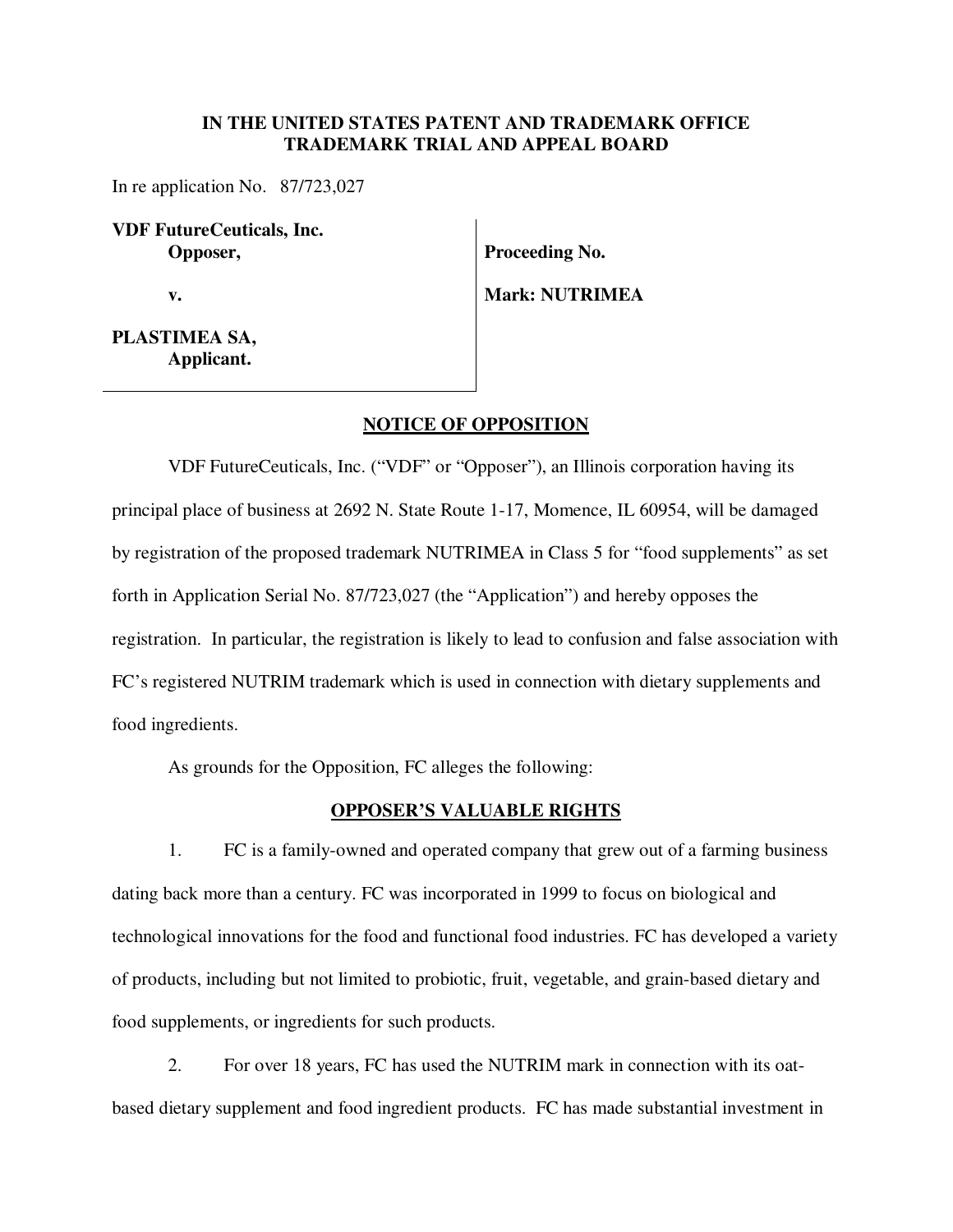advertising and promoting its NUTRIM brand products and has sold NUTRIM brand products extensively in various channels of trade to customers throughout the United States and other countries, including Canada, Australia, the EU, the Philippines, South Korea, and China.

3. FC has spent well in excess of \$1 million to promote its NUTRIM brand, including through significant online advertising, trade publications, and email marketing.

4. FC and its licensees sell NUTRIM to other businesses as well as directly to consumers through multiple channels of trade, including e-commerce, traditional retail, and food/drug/mass merchandise.

5. FC enjoys significant goodwill and recognition in the NUTRIM mark. FC has widely used its distinctive NUTRIM mark in commerce to designate and distinguish its goods from those of others. The NUTRIM word mark and related design mark are registered with the United States Patent and Trademark Office pursuant to Registration Nos. 3,081,622; 3,527,544; 5,523,508 (the "Nutrim Marks") (See Exhibit A hereto). The Nutrim Marks cover the following goods and services:

| Registration | <b>Mark</b>   | Class / Goods & Services                                        |
|--------------|---------------|-----------------------------------------------------------------|
| No.          |               |                                                                 |
| 3,081,622    | <b>NUTRIM</b> | 030: Food ingredient, namely, processed whole oats              |
| 3,527,544    | <b>NUTRIM</b> | 005: Oat bran-based dietary supplements                         |
| 5,523,508    |               | 005: Oat bran hydrocolloid for use as a dietary supplement      |
|              | Nutrim        | 030: Food additive, namely, oat bran hydrocolloid for use as an |
|              |               | ingredient                                                      |

6. The above-referenced trademark registrations are valid and subsisting. In addition to the above-referenced trademark registrations, FC also owns common law rights in its NUTRIM mark.

### **THE APPLICATION AT ISSUE**

7. Applicant, Belgian company Plastimea SA, filed application No. 87/723,027 on December 15, 2017 on a 1(b) basis. The application was published on October 9, 2018 in the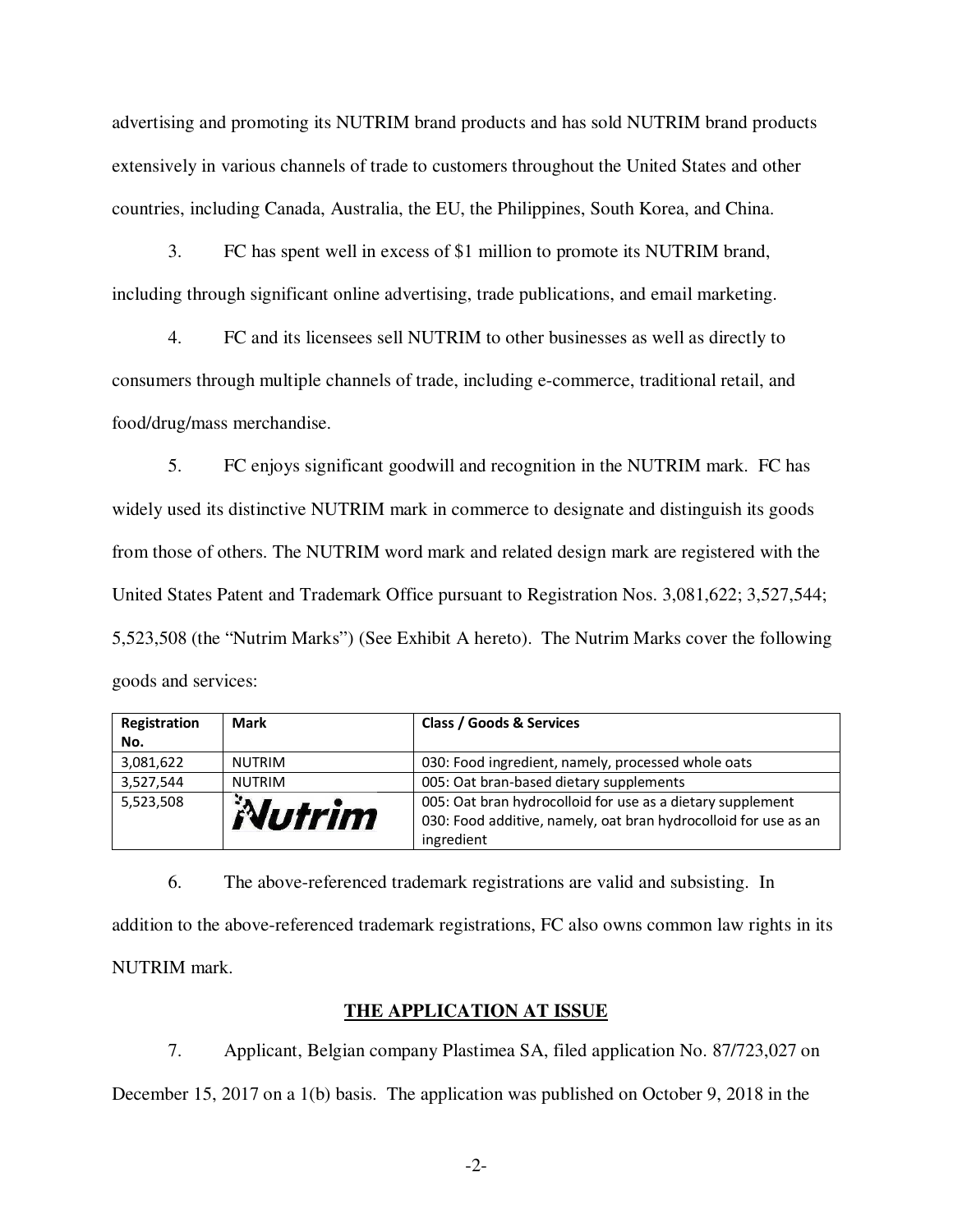Official Gazette for the following goods in Class 005 for "Food supplements." On November 5, 2018, the Board granted Opposer's request for an extension of time within which to file this Opposition, to and including February 6, 2019. On February 1, 2019, the Board granted an addition extension of time within which to file this Opposition, to and including April 7, 2019.

8. Since long before Applicant's filing of the Application, FC has continuously used the Nutrim Marks in commerce to designate and distinguish its dietary and food supplement products and ingredients. In particular, FC has offered these services in United States commerce since prior to December 15, 2017, the filing date of the subject application.

#### **LIKELIHOOD OF CONFUSION (Section 2(d) of the Lanham Act)**

9. Applicant's registration and use of NUTRIMEA would harm and damage FC and its Nutrim Marks, is likely to cause confusion, mistake and/or deception as to the source, affiliation, and/or sponsorship between FC and FC's goods and services, on the one hand, and between Applicant and Applicant's goods and services, on the other. Registration and use of the NUTRIMEA mark would also dilute the distinctiveness of FC's marks.

10. The subject mark of the Application, NUTRIMEA, is so similar to Opposer's NUTRIM mark as to be likely to cause confusion or to cause mistake or to deceive, to Opposer's harm and damage. The applied-for mark begins with and incorporates the entirety of the Opposer's NUTRIM mark.

11. On information and belief, Applicant plans to advertise and promote its goods through the same or similar channels of trade as does Opposer. In particular, Applicant appears to maintain a website at https://www.plastimea.com/fr/2\_laboratoires-nutrimea through which it promotes and sells dietary supplements in e-commerce. Similarly, FC maintains a website at

-3-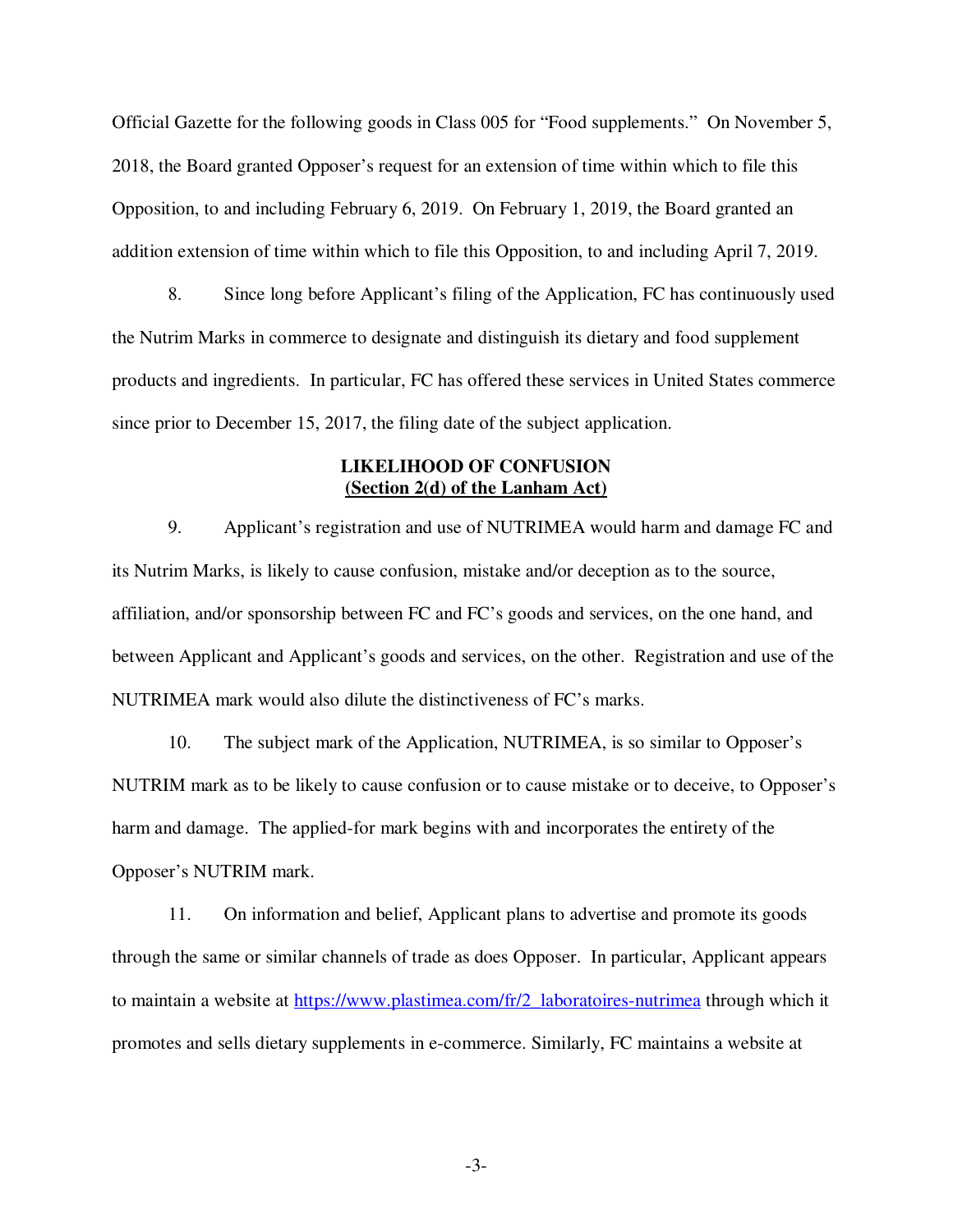https://www.futureceuticalsdirect.com/store/buy-nutrim.html through which it promotes and sells its Nutrim product in e-commerce.

12. The goods recited in the subject Application are so related to the goods and services offered under Opposer's NUTRIM mark that the public is likely to be confused, deceived, and to assume erroneously that Applicant's goods or services are those of FC or that Applicant is in some way connected with, licensed, or sponsored by or affiliated with FC, all to FC's irreparable damage. In particular, the Application recites "Food supplements" in class 5 and FC's NUTRIM product is a food ingredient and dietary supplement.

13. Opposer did not consent to Applicant's use or registration of NUTRIMEA.

14. This Opposition is timely filed as the Opposer has received an extension of time up to and including April 7, 2019 within which to file this Opposition.

15. This Opposition is being filed electronically through ESTTA, pursuant to the Board's rules. The filing fees are being paid through ESTTA.

WHEREFORE, FC believes and avers that it is being, and will continue to be, damaged by the registration of the Application, and respectfully requests that the Application be rejected, and that the Opposition be sustained in favor of FC.

Dated: April 5, 2019 Respectfully submitted,

/s/ Robert D. Leighton

Robert D. Leighton GOLDBERG KOHN, LTD. 55 E. Monroe, Suite 3300 Chicago, IL 60622 312-201-4000

*Attorneys for Opposer VDF FutureCeuticals, Inc.*

-4-